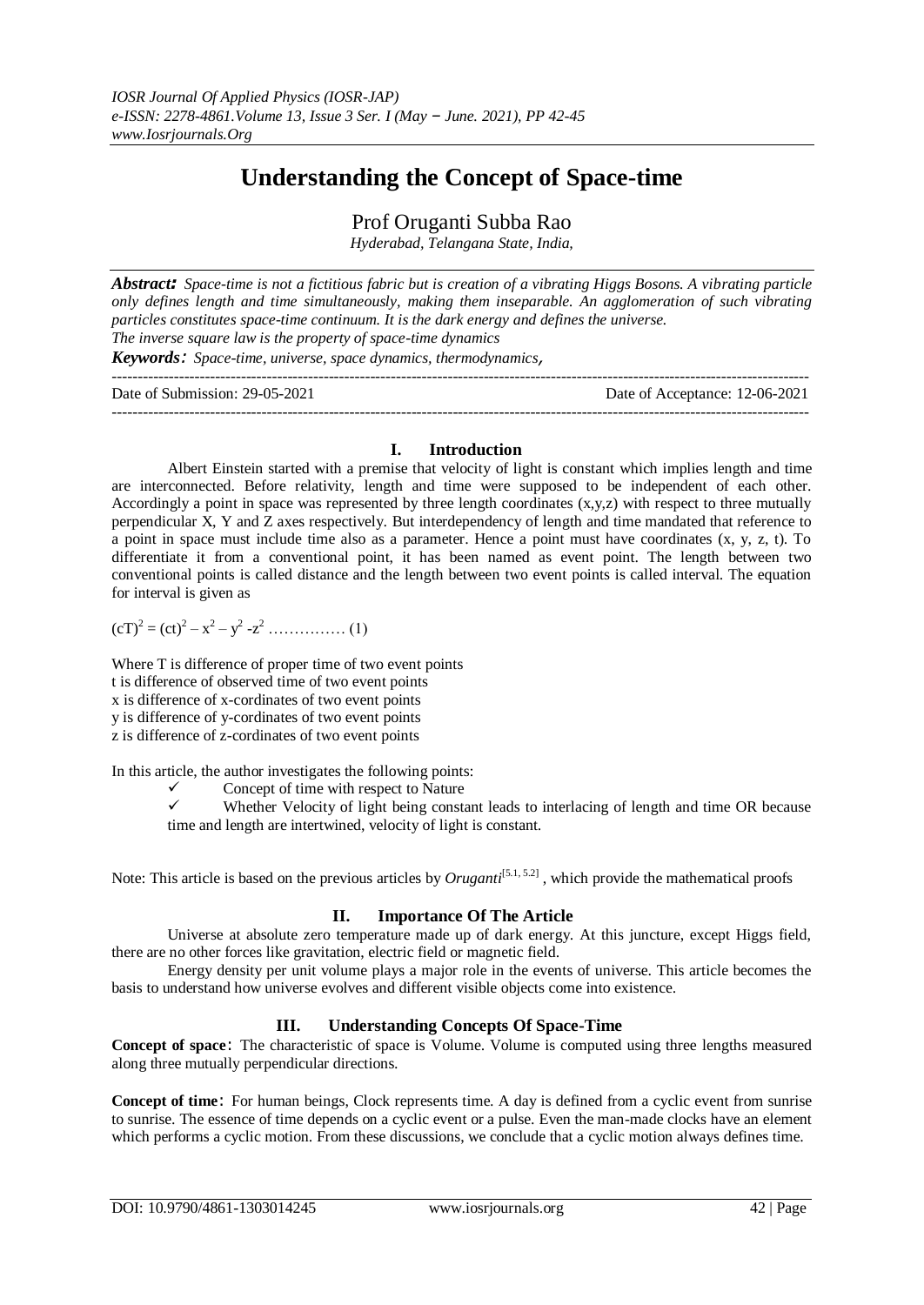The characteristics of Light are wavelength and frequency. The wave nature of light follows a simple harmonic motion.

The equation of a harmonic motion is represented by a sinusoidal curve  $x = a \sin(\omega t)$ , where  $x = displacement$ from mean position, a = amplitude or maximum displacement from mean position,  $\omega$  = angular velocity, t=time

This equation demonstrates length is a function of time.

#### **Inter-dependency of time and space**:

From the equation of sinusoidal curve, it is evident that a vibrating particle defines length and time simultaneously. It highlights the interdependency of length and time. As time is integral to space, it is called space-time.

## **Direction of time and length**:

A vibrating particle moves from point A to point B and then returns from point B to point A. It takes same time to move from point A to point B and to move from point B to point A. From this discussion it clear that a particle can move in any direction but time is always increasing. It emphasizes length can be positive or negative but time will always be positive and increasing.

Velocity of light (c) computed by measuring the time required (t) to travel a known distance (s).

Mathematically  $c = s/t$  or  $ct = s$  or  $(ct)<sup>2</sup> = s<sup>2</sup>$  $(ct)^2 = x^2 + y^2 + z^2$  (2)  $(ct)^2 - x^2 - y^2 - z^2 = 0$  (3) From (2) ct = ±(x<sup>2</sup> + y<sup>2</sup> + z<sup>2</sup> ) …………………………. (4)

From equation (4), We observe t = 0 when x,y, and z are individually zero. t > 0 implies at least one of x,y or  $z \neq 0$ 0.

it is clear that Velocity c, being a vector, can be positive or negative. The ambiguity sign highlights that the displacement and velocity are in the same direction. In either direction, time t is always positive. This is in agreement with the sinusoidal equation.

This also highlights: an observer has control over length and direction of motion but not on time. Time is a dictate of Nature.

Space-time is represented by three parameters: length, direction of motion and time. Hence this is tensor of rank 2.

Had Einstein considered equation (3) instead of equation (1), his analysis would have been valid as the term  $(cT)^2$  does not play any role in his analysis and findings.

**Vibrating Particle carrying field**: A vibrating particle performs Simple harmonic motion. In case of a particle performing SHM, the acceleration varies directly as displacement from its mean position of vibration and the direction of acceleration is opposite of displacement. Acceleration implies existence of force. It proves that a vibrating particle is endowed with some field. All forms of energy is associated with field proportional to its frequency<sup>[5.1]</sup>.

**Vibration of particle**: For existence of a vibrating particle, two forces must act on it in opposite directions alternately.

We observed that a vibrating particle is endowed with potential. If particles attract each other, they can occupy the same place resulting in increase in potential surrounded by other particles with low potential. This leads to a potential difference. The surrounding low potential particles exert force on particle in high potential zone to reduce the potential. This is in accordance with Newton's first law and third law of motion. As per Newton's first law, two particles attract each other to create a high potential zone. This action brings another force exerted by surrounding particles in opposite direction to restore the equilibrium. As the particle is subjected to two opposite forces alternately, it starts vibrating.

**Existence of a vibrating particle**: Higgs Boson as the fundamental vibrating particle is demonstrated by Oruganti  $[5.1]$ . At absolute zero temperature, the entire visible matter cannot retain its shape and convert into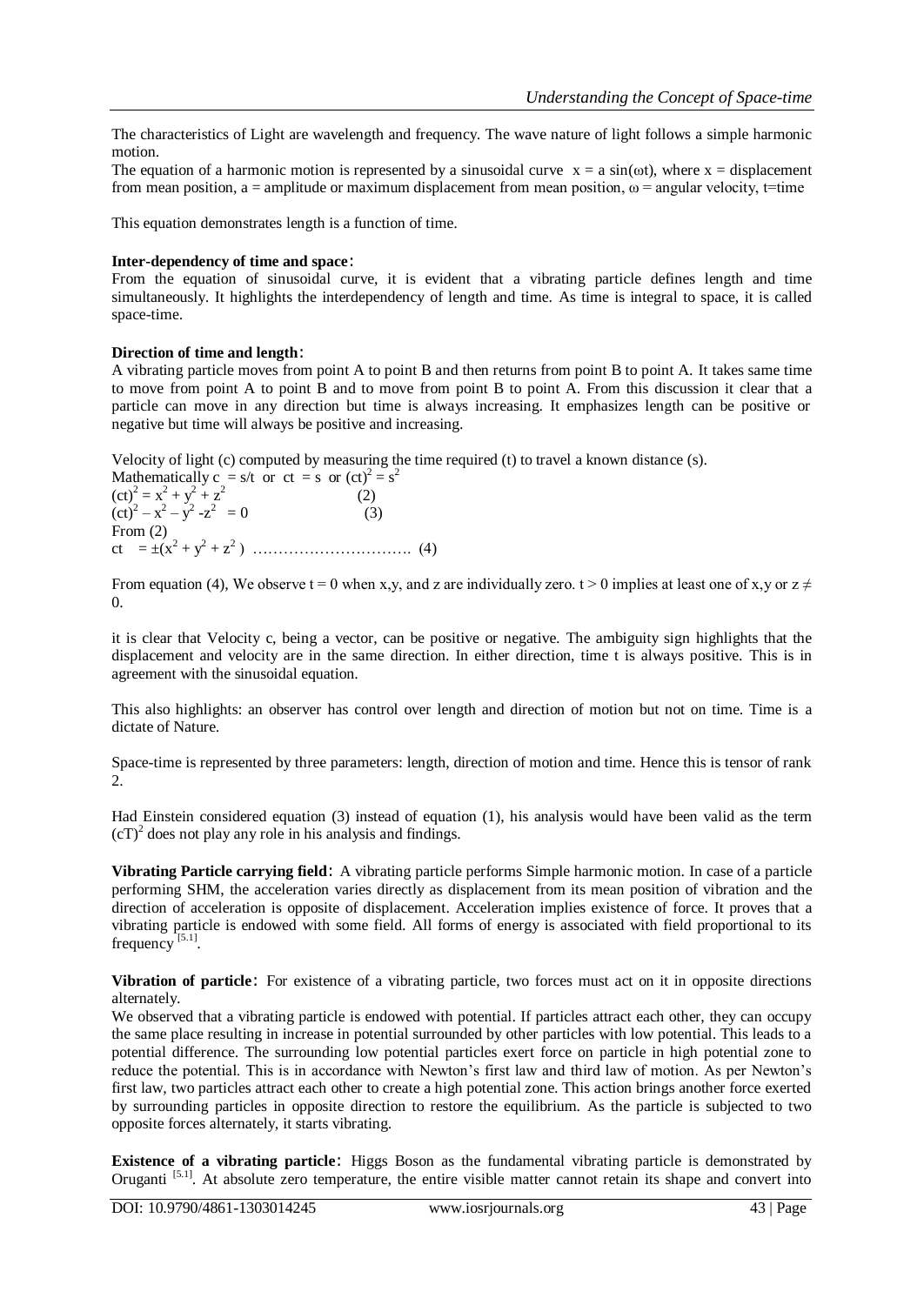point particles (Higgs Bosons). The visible matter converts in to energy form. The energy is Kinetic Energy of Higgs Bosons due to its vibration. This is highlighted by energy mass equivalence relation stated by Einstein. The product of mass and square of velocity represents kinetic energy only. This is the primitive source of energy or dark matter or dark energy<sup>[5.1]</sup>.

**Vacuum**: As the Higgs Bosons attract each other, they are glued to each other. At this juncture there is no other force to separate these particles from each other. This provides the space-time continuum as mentioned by Einstein. It implies Vacuum (absence of any particle in any part of space) does not exist. This highlights old adage "Nature abhors vacuum".

It clearly indicates that Higgs Boson is the bridge between Quantum Mechanics and Space-time continuum. Quantum Mechanics, in other words, is Space-time Dynamics.

**Universe**: The entire agglomeration of the Higgs Bosons assumes the form of a sphere, as surface area of sphere is least and this represents lowest energy levels. This is akin to spherical water drop formed by water molecules due to cohesive force among the molecules. This agglomeration of vibrating Higgs Bosons defines Universe. Universe being spherical underscores the assertion by Einstein that Space-Time has an inherent curvature.

Here it is pertinent to define a straight line. In a circle, we know  $\theta = 1/r$ , where  $\theta$  is angle subtended by arc at centre,  $l =$  length of arc,  $r =$  radius of circle. For a given length of arc, when r is equal to infinity,  $\theta$  equals to zero then Arc becomes a straight line as it does not have angle of curvature. It is equally applicable to a sphere also. We infer the following:

- Example 3  $\checkmark$  Radius of Universe is infinite with inherent curvature  $\checkmark$  The curvature is natural and is not due to any stress (at
- $\checkmark$  The curvature is natural and is not due to any stress (application of force)<br> $\checkmark$  At this juncture there is no other force other than Higgs field
- $\checkmark$  At this juncture there is no other force other than Higgs field.<br> $\checkmark$  Finerally persity per unit volume being the least frequency of

 Energy density per unit volume being the least, frequency of vibrating Higgs bosons is least. The least frequency is 1. At this juncture, the wavelength is "c". This distance is covered in one second. This is highlighted by energy-mass equivalence law enunciated by Einstein.

 Energy density per unit volume being least results in mass density per unit volume being the least. Higgs boson has the least mass hence it will move with maximum velocity. Law of conservation of momentum dictates that as the mass of a particle increases, its velocity will decrease. Any particle having mass more than Higgs Bosons will have a velocity less than that of light. This confirms no object can move faster than light.

## **Inverse Square Law**:

Refer to figure 1 below:



When all Higgs Bosons within sphere A shrink to its centre, it creates a high potential point. The Higgs Bosons around sphere A will be dragged due to cohesion among particles. This results into a potential gradient from centre of A (high potential) across radius "r" till the end of radius (Low potential).This is akin to existence of temperature gradient along a metal rod, when one end of the rod is heated.

Potential at any point at a distance "d" from centre of A along the radius decreases and at  $d = r$  it attains ground potential.

Mathematically  $p \propto 1/d$ , the differential of this gives  $f \propto - (1/d)^2$ 

This proves Inverse square law is the property of space-time. Hence it is reflected across all phenomena: light, gravitation and electric field. Magnetic field is caused by electric field; hence it also displays inverse square law [5.2] .

Energy, in any form, is transferred from high potential zone to low potential zone, which appears as radiation. It is true for light also. This underlines The Huygens–Fresnel wave front principle.